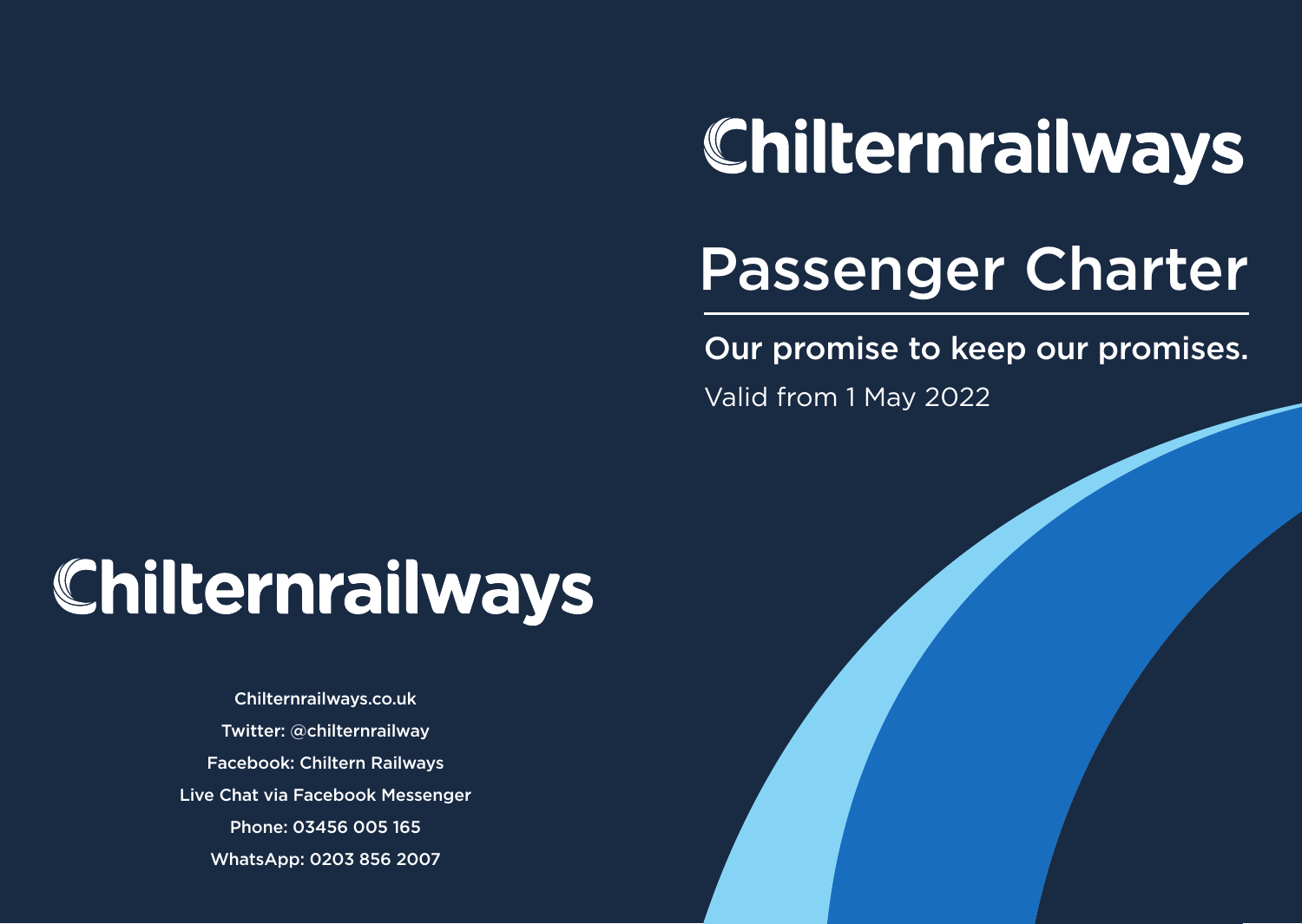## **Contents**

| <b>Introduction</b>                       | Page 2  |
|-------------------------------------------|---------|
| <b>National Rail Conditions of Travel</b> | Page 2  |
| <b>Tickets</b>                            | Page 4  |
| Buying in person                          | Page 4  |
| Buying online                             | Page 4  |
| Buying by mobile app                      | Page 5  |
| Buying by telephone                       | Page 5  |
| Discounted tickets                        | Page 5  |
| Oyster cards & contactless payments       | Page 6  |
| Travelling with a valid ticket            | Page 7  |
| <b>Useful Information</b>                 | Page 8  |
| Accessibility assistance                  | Page 8  |
| Lost property                             | Page 10 |
| Our trains                                | Page 11 |
| Our staff                                 | Page 12 |

| If things go wrong                                        | Page 13 |
|-----------------------------------------------------------|---------|
| If your train is late                                     | Page 13 |
| Compensation                                              | Page 14 |
| How we calculate compensation                             | Page 16 |
| Season tickets that started on or before<br>30 April 2022 | Page 18 |
| <b>Train Punctuality</b>                                  | Page 19 |
| <b>Void Days</b>                                          | Page 20 |
| Season Ticket renewal discount                            | Page 21 |
| Planned disruption & engineering works                    | Page 21 |
| <b>Ticket Refunds</b>                                     | Page 22 |
| Season Ticket Refunds                                     | Page 23 |
| <b>Railcard Refunds</b>                                   | Page 24 |
| Getting in touch with us                                  | Page 25 |
| Ombudsman                                                 | Page 28 |
| <b>How to find out information</b>                        | Page 30 |
| Online and by phone                                       | Page 30 |
| In person                                                 | Page 31 |
| <b>General information and other help</b>                 | Page 33 |
| <b>Bikes on trains</b>                                    | Page 34 |
| <b>Network map</b>                                        | Page 35 |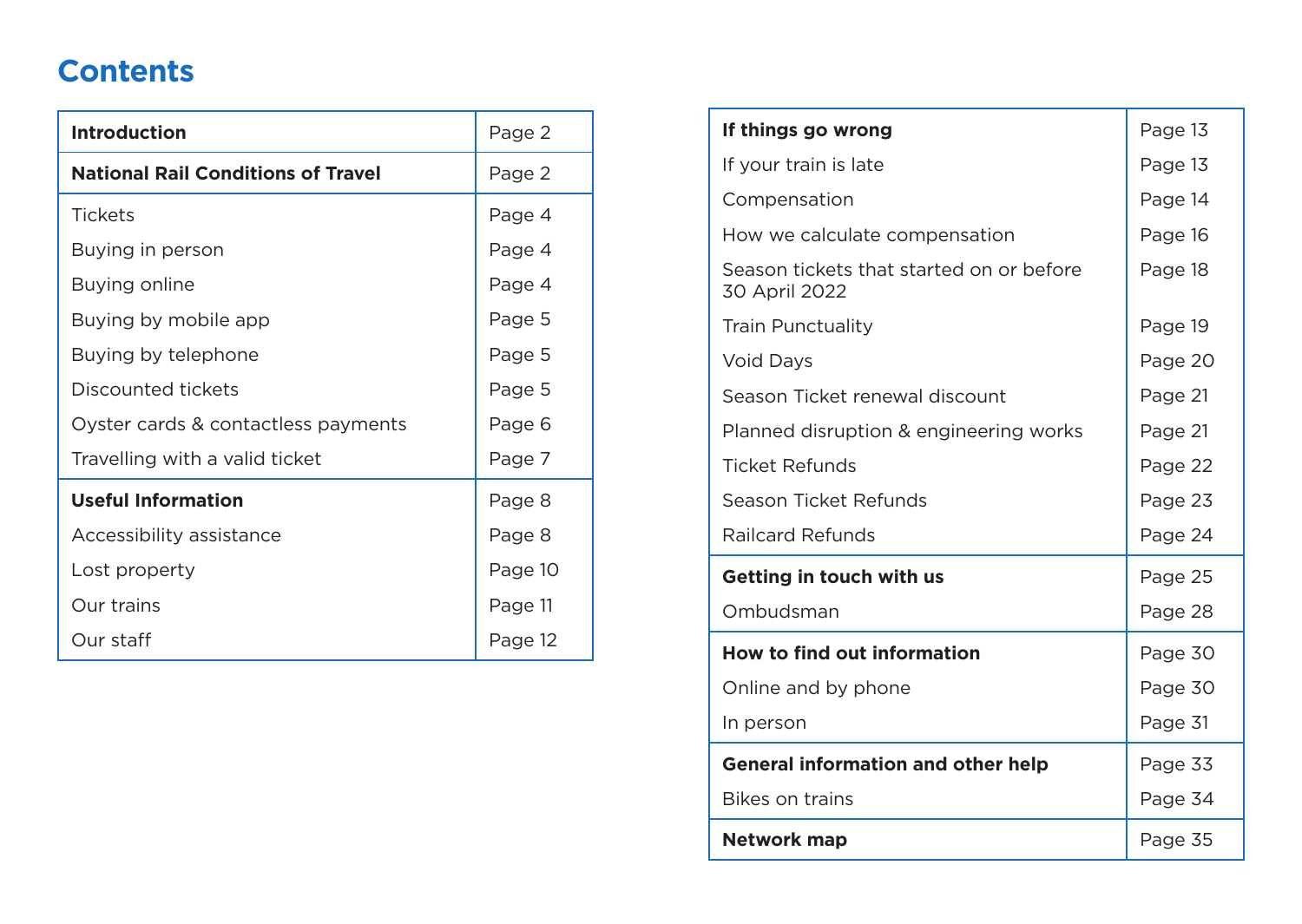<span id="page-2-0"></span>Chiltern Railways is committed to providing a safe, reliable, welcoming and value for money service all day, every day. In producing this charter, we set out to explain:

- The minimum standards we expect to achieve
- How we'll compensate you if things go wrong ●
- How we'll tell you about our performance  $\bullet$
- How you can contact us with your suggestions or concerns ●

#### National Rail Conditions of Travel

The National Rail Conditions of Travel outlines your legal rights and train operators' legal obligations to you. If you'd like a free copy, please ask for a printed one at any stafed Chiltern Railways station. Alternatively, speak with our Customer Relations team on 03456 005 165 (0830 to 1730, Monday to Friday) or visit **[nationalrail.co.uk](www.nationalrail.co.uk)** 

The National Rail Conditions of Travel cover all journeys made on our services. They also cover all ticket purchases except for the purchase of Oyster PAYG value and 'Contactless' (including Contactless credit & debit cards, Apple Pay, Android Pay and bPay devices). The purchase of Oyster PAYG value is covered within the Oyster Conditions of Use available at **nationalrail.co.uk/static [documents/content/Oystercou.pdf](https://www.nationalrail.co.uk/static/documents/content/Oystercou.pdf)** 

**The use of 'Contactless' (including Contactless credit & debit cards, Apple Pay, Android Pay and bPay devices) is covered within Contactless Payment Cards – Conditions of Use available at [content.tf.gov.uk/contactless-conditions-of-use.pdf](http://content.tfl.gov.uk/contactless-conditions-of-use.pdf)**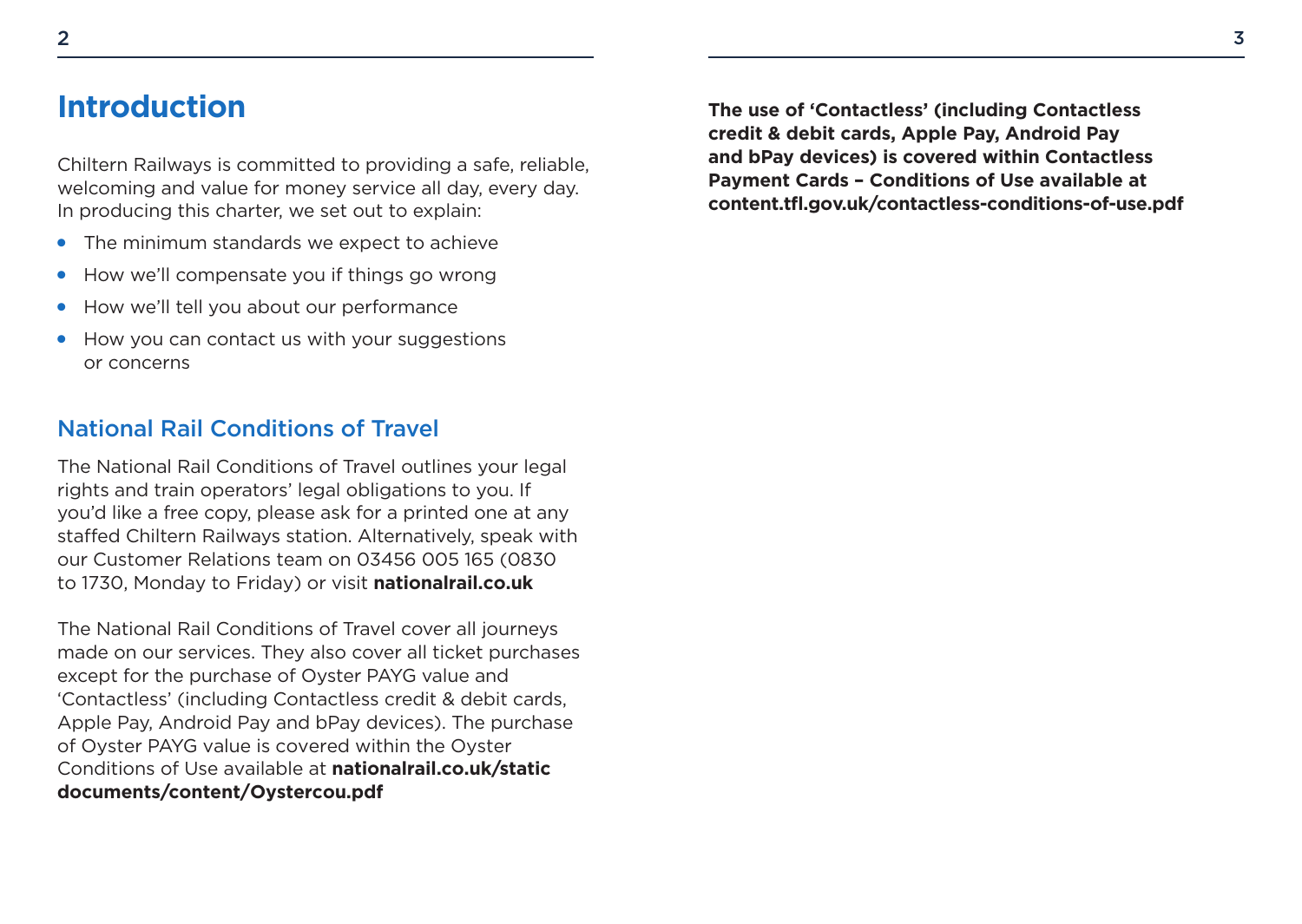### <span id="page-3-0"></span>**Tickets**

#### Buying in person

Self-service ticket machines are available at most of our stations. These offer an alternative way of buying Single or Return tickets and Seven Day Season tickets with a card or cash. Ticket Office opening times information is displayed at stations and on our website: [chilternrailways.co.uk](https://chilternrailways.co.uk). Our ticket offices offer a full range of National Rail tickets.

We'll monitor queuing times at our ticket offices. The times of peak demand will be published online at **[chilternrailways.co.uk/before-you-travel/download-our](www.chilternrailways.co.uk/before-you-travel/download-our-timetable)timetable**. Our aim is that you shouldn't have to wait for more than three minutes before being served, and no more than five minutes at peak times.

#### Buying online

An online service is available on our website: **[chilternrailways.co.uk](https://chilternrailways.co.uk)**. Tickets purchased online can be collected from the self-service ticket machines at our stations. Please ensure that you bring the payment card you used to make the purchase as it is always required to collect the ticket. Tickets purchased online can also be printed, loaded onto a Smartcard, have a barcode sent to your phone, or posted. Further information can be found at **[chilternrailways.co.uk/faq/ticketing](www.chilternrailways.co.uk/faq/ticketing)** 

#### Buying by mobile app

You can download our mobile app from your app store and purchase tickets straight to your phone, onto a Smartcard or collect them from a self-service ticket machine at our stations.

#### Buying by telephone

Please call 03456 005 165 (0800 to 2200, every day apart from Christmas Day). Tickets will be sent out by 1st class post if purchased by phone or can be collected from a selfservice ticket machine.

#### Discounted tickets

We offer a great range of Advance tickets. These can only be used on specific services. If you try to use an Advance ticket at other times, it will be invalid.

Tickets can generally be used on all train companies' services, but some tickets may only be used on the trains of one specific operator. You may be liable for a Penalty Fare if you travel on another company's train. It is your responsibility to check; railway staff will be happy to assist, so please ask before travelling. At unstaffed stations, this information can be obtained via the Help Points.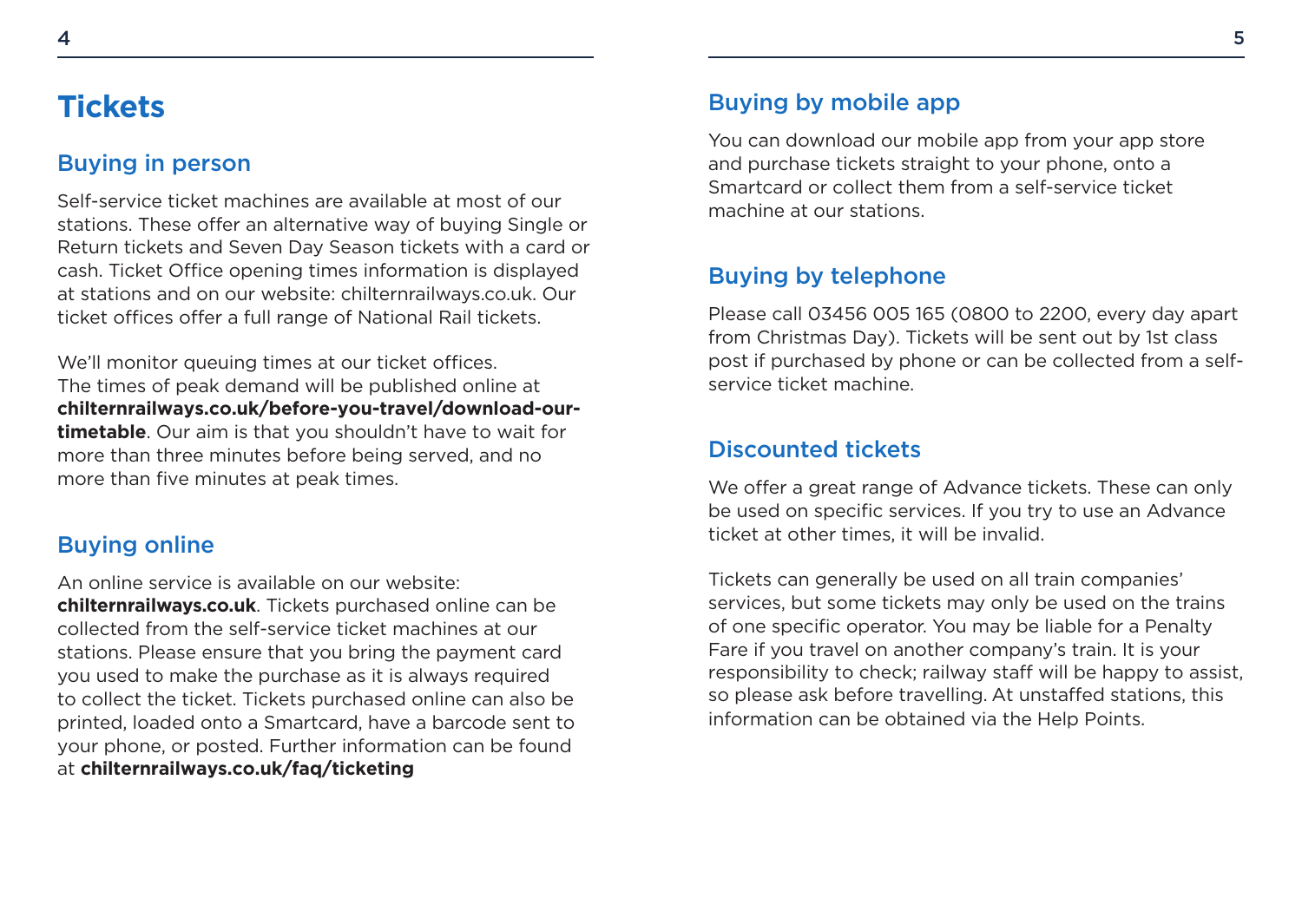#### <span id="page-4-0"></span>Oyster cards & contactless payments

Oyster and contactless payment cards can be used between London Marylebone and Amersham (and intermediate stations), as well as between London Marylebone and West Ruislip (and intermediate stations). Oyster Season Tickets (or Travelcards) can be used within the appropriate London Fares Zones, while Oyster Pay As You Go can be a convenient way to travel around London.

Oyster Pay As You Go cannot be used in combination with any paper ticket unless you alight at the station to touch out when you change from Oyster.

When using contactless cards or Oyster Pay As You Go you will be charged an entry charge when you start your journey. Be sure to touch in and out; if you don't touch in at the beginning and out at the end of your journey, you will be charged the highest possible fare, and this won't count towards the Price Cap. Make sure that you have enough on your contactless card or Pay As You Go account to cover the cost of your journey. If you don't have enough credit to cover the cost of your journey, you may be liable for a Penalty Fare.

Equally, even if you have already reached your daily Oyster Cap, it's still necessary to touch in and out for every journey, or you may be liable for a Penalty Fare or prosecution.

#### Travelling with a valid ticket

When travelling with Chiltern Railways you must carry a valid ticket (and valid Railcard if appropriate) for your entire journey or have a Permit to Travel or Oyster card (if travelling within Transport for London zones). If a station doesn't have a ticket office, or the ticket office is closed, a ticket should be purchased from the self-service ticket machine(s) on the station. If the ticket you require isn't available from the self-service ticket machine(s), a Permit to Travel should be purchased from the machine on the station if available. In the rare cases where this is not available, you should buy a ticket as soon as is reasonably practicable during the journey.

Failure to buy a valid ticket for your entire journey when you were able to do so may leave you liable to pay a Penalty Fare. This will be £20 or twice the appropriate full single fare to the next station stop, whichever is the greater.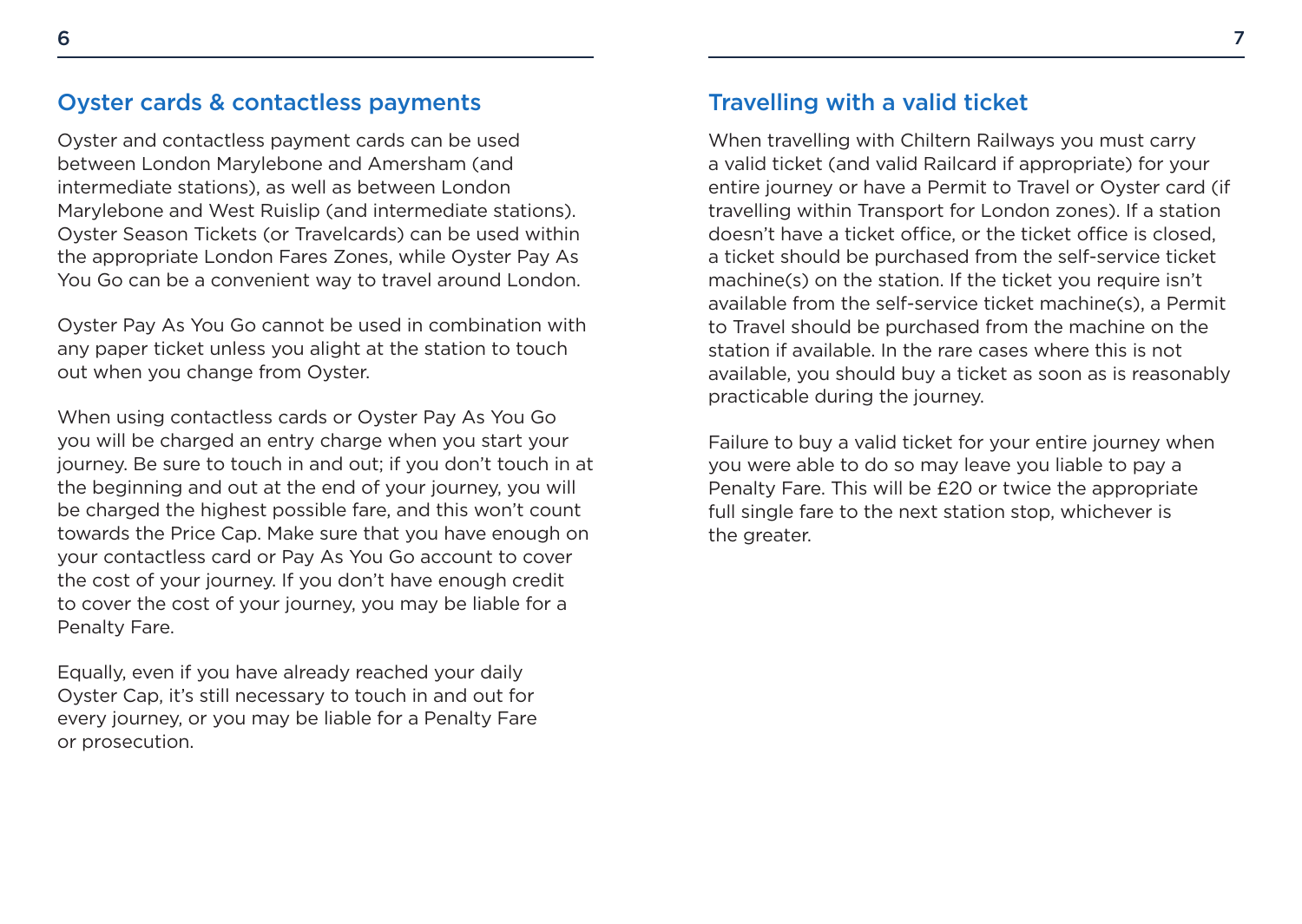### <span id="page-5-0"></span>**Useful Information**

#### Accessibility assistance

Let us know **at least two hours before you travel**, so we can help make sure you have a hassle-free journey. If you are travelling in the morning, we recommend you let us know by 2200 the night before. But, even if you need a hand on the day, we'll still do everything we can for you. Please call 03456 005 165 (selecting option 3 then option 3 again), open 24 hours a day, excluding Christmas Day.

When booked through Passenger Assist, we will provide assistance at any stafed station during the hours that trains are scheduled to serve that station. Details of these times are included on the individual station pages of the National Rail Enquiries website:<www.nationalrail.co.uk>. At unstafed stations south of Banbury, we will arrange for alternative accessible transport to convey you (and companion, if applicable) to either the nearest accessible station or your destination, depending on your journey. This is because these stations are serviced by trains without train managers.

At stations north of Banbury, your assistance will be provided by the Train Manager already on board the service. Please speak with station staff or use the Help Points available at stations. Most of our car parks have designated parking spaces for Blue Badge Holders (for more information see the Disabled Travellers section of our website [chilternrailways.co.uk](https://chilternrailways.co.uk)). We monitor the use of designated parking spaces and where insufficient

capacity exists, we will provide more designated spaces as necessary.

Details of the facilities provided at each station are set out in the leaflet "Making Rail Accessible", which also contains details of the facilities aboard our trains. Copies are available from our website: [chilternrailways.co.uk](https://chilternrailways.co.uk). If you can't use your intended station, we will arrange alternative transport (such as a taxi) to or from the nearest or most convenient suitable accessible station in your direction of travel, at no extra cost.

Passengers with hearing difficulties may wish to enquire about train times and fares using the textphone service provided by National Rail Enquiries (Textphone 03456 050 600 available daily from 0800 to 2000).

When assistance has been booked but has not been provided due to a failure of the assistance service, we will discuss appropriate redress with you. In these instances, the form and value will be determined on a case by case basis, taking into account all relevant circumstances.

We will be happy to assist you with your claim and we will provide details of the claim process in our "Making Rail Accessible" leaflet and on the following link **[chilternrailways.co.uk/compensation](www.chilternrailways.co.uk/compensation)**.

If your journey involved multiple train companies, we will coordinate an investigation into your complaint and provide you with a full explanation in response. This will include why it happened and what mitigating actions we intend to take as a result.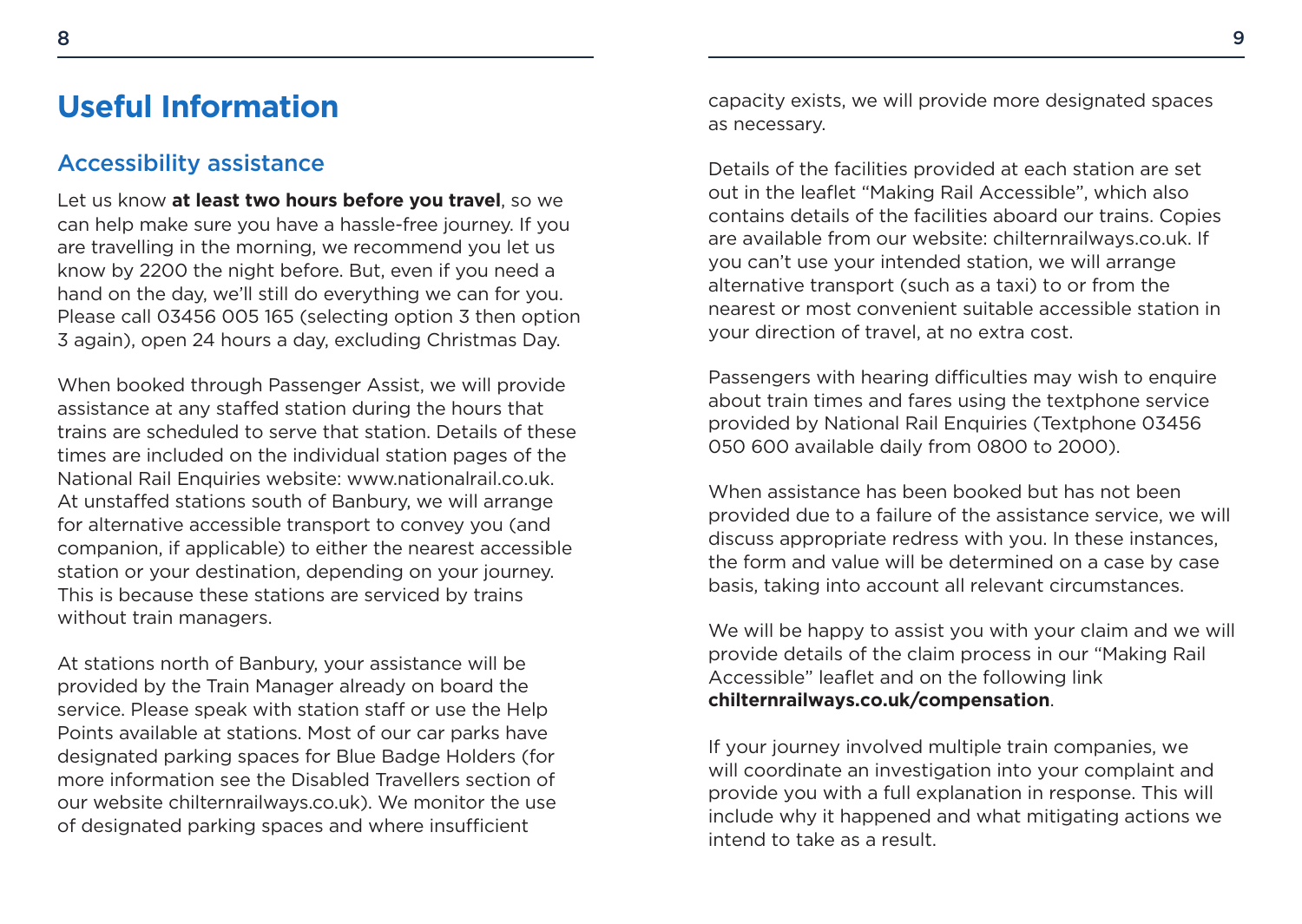<span id="page-6-0"></span>We will always comply with the Consumer Rights Act 2015. In line with the National Rail Conditions of Travel, we will consider all additional compensation claims for any losses or extra costs caused by a service failure (for example, the cost of a new plane ticket if you miss a fight). This will not afect your legal rights to make claims under the Consumer Rights Act 2015, although you must not seek to recover the same money twice (for example under both our claims process and the Consumer Rights Act 2015).

#### Lost property

If we find any item of lost property, we'll always do our best to identify and contact the owner. Items can be collected from London Marylebone up to three months after they've been handed in, although perishable items will be disposed of before then as will any items which we believe could injure staff or damage our property. We charge a collection fee to cover our administration costs. These range from £20 for high-value electronic goods such as laptops, to £3 for items such as books, umbrellas and gloves. Further charges can be found on our website **[chilternrailways.co.uk/lost-property-online-form](www.chilternrailways.co.uk/lost-property-online-form)** 

If you lose something on one of our trains or stations, you can report it by the following means:

- Complete the online form on our website. This is the [most effective way to contact us: www.chilternrailways.](www.chilternrailways.co.uk/lost-property-online-form) co.uk/lost-property-online-form
- Ask for a Lost Property form from any Chiltern Railways ticket office and return it to a member of Chiltern Railways Staf.
- Call 03456 005 165 (option 3, then 2)
- Write to: Chiltern Railways Lost Property, Marylebone, London NW1 6JJ

Lost Property Office Operating Hours: Monday to Friday 1200 to 2000. Please allow up to two weeks for processing lost items. If you do not hear from us in that period, you should assume the item has not been found.

#### Our trains

At the end of each day every train that has been in service is thoroughly cleaned. At our key terminus locations, we also undertake Touch Point and Turn Around Cleaning where dedicated cleaning teams disinfect common 'touch points' onboard trains.

Working alongside Touch Point cleaners are Turn Around Cleaners, who are tasked with boarding trains, removing refuse and cleaning spillages.

On-Board Cleaners are in place between Banbury and Stratford-upon-Avon during the daytime. They undertake the clearing of litter, cleansing of Touch Points and cleaning of the toilet compartments.

For your comfort, all our station buildings, platforms and services are non-smoking, which includes the use of e-cigarettes. Furthermore, one carriage on each of our Clubman and Silver trains is designated as a Quiet Coach. Stickers on the windows identify this carriage. Our trains are equipped to carry wheelchairs and stickers on the doors identify this part of the train.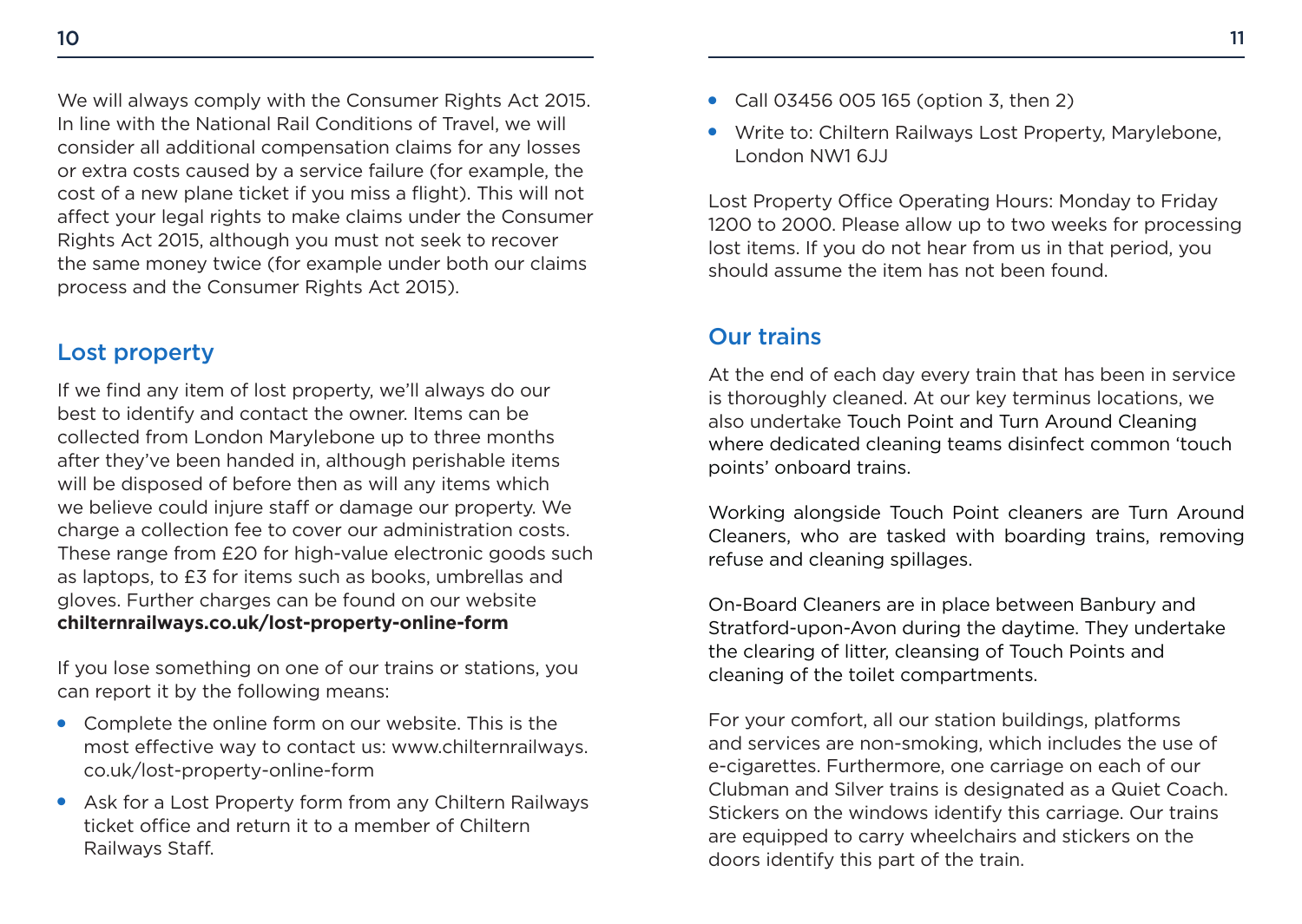#### <span id="page-7-0"></span>**Our staff**

Our staff at stations and on trains will be pleased to assist you with any aspect of your journey. We expect all our staff to be:

- Smartly dressed, easily recognisable and wearing name badges
- On hand to assist you particularly if services are disrupted
- Courteous, helpful, and willing to deal with your problems

Our Station Staff work alongside our Area Managers with the local community to make your local station a welcoming, comfortable and safe place.

## **If things go wrong**

#### If your train is late

Compensation arrangements vary between train companies, even for the same journey. If you are delayed the responsibility for compensation rests with the train company that operates the train you travel on (or the train on which you were originally due to travel, if diferent).

If we receive a claim that is for another Train Operator, we will forward that correspondence to the appropriate business and ask that they contact you directly.

Chiltern Railways operates a Delay Repay scheme offering passengers the right to claim compensation for any delay to our published timetable that is 15 minutes or longer, irrespective of the reason for the delay.

You do not have to use this scheme to recover compensation; you can claim directly using your other legal rights including the Consumer Rights Act 2015. However, you cannot recover the same money twice so you must select one method of claiming from Chiltern Railways. If you are making a claim using our compensation scheme you must make a claim within 28 days of the affected date of travel.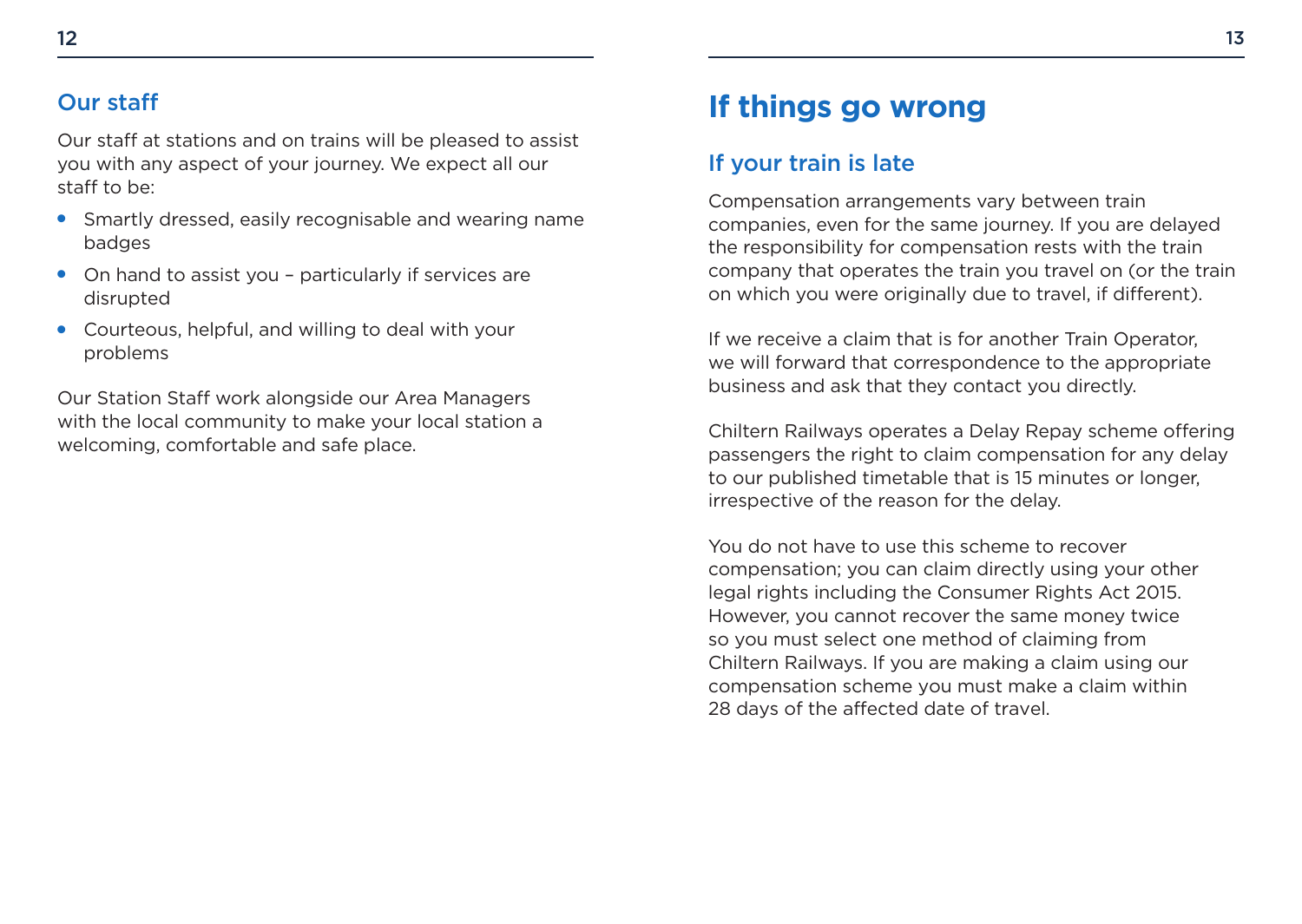#### <span id="page-8-0"></span>Compensation

Claims can be made by visiting

**[chilternrailways.](chilternrailways.co.uk/compensation)**co.uk/**compensation** Customers can also pick up a claim form at a Chiltern Railways staffed station and hand back to a member of staff or post to 'Freepost Chiltern Railways'.

You will need to provide details of the affected journey and either the original or a copy of your ticket. If your arrival station has automatic ticket gates, please show your ticket to a member of gateline staff and say you need to keep the ticket to make a compensation claim. They will open the gate for you.

If you travelled using an Oyster card or PAYG please include a usage statement with your claim so we can verify it. You can download a usage statement at **<tfl.gov.uk>**. Your contactless card will need to be registered with TfL.

Should circumstances arise where we issue a 'Do not Travel' advisory message to our customers and a customer chooses not to travel because of this, then special arrangements will apply to Season Ticket holders. In these circumstances, Season Ticket holders can claim compensation up to the daily value of their Season Ticket.

You must make your claim within 28 days of the affected journey.

You will need to make a new claim for each delay. If you [register for an account with us at](chilternrailways.co.uk/compensation) **chilternrailways.co.uk/** compensation we will save your details to make it easier and quicker for you to make any future claims.

#### How we pay compensation

Compensation is payable via:

- BACS –
- Card payment –
- Rail travel voucher –
- Cashable voucher –
- Charitable donation to our chosen charity partner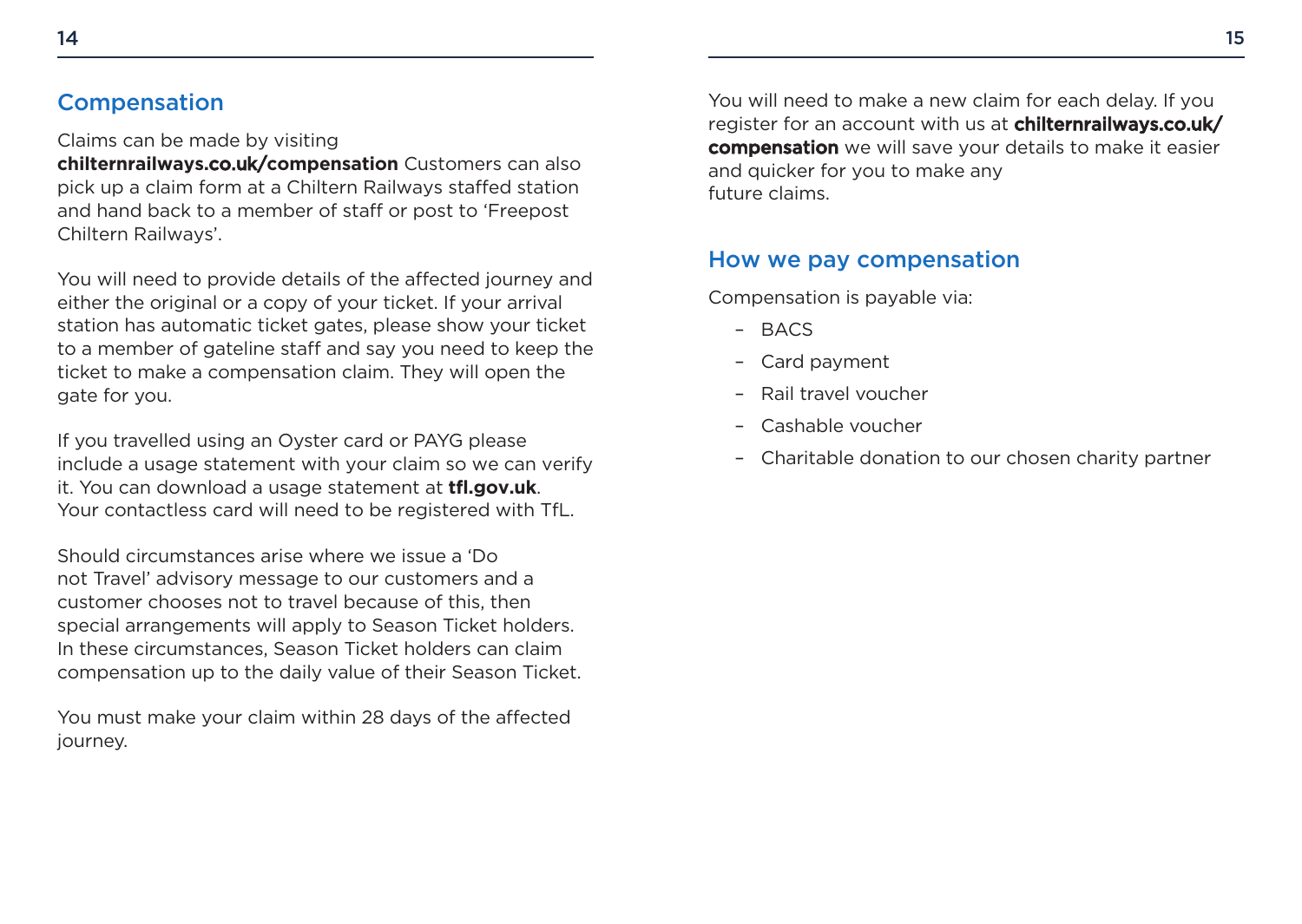#### <span id="page-9-0"></span>How we calculate compensation

| Length of<br>delay | <b>Amount of compensation</b><br>paid as a percentage of<br>your ticket price |               | <b>Amount of</b><br>compensation<br>paid as a<br>percentage of<br>the value of<br>your journey |
|--------------------|-------------------------------------------------------------------------------|---------------|------------------------------------------------------------------------------------------------|
|                    | <b>Single</b>                                                                 | Return        | Season                                                                                         |
|                    | <b>Ticket</b>                                                                 | <b>Ticket</b> | <b>Ticket</b>                                                                                  |
| 0-14 minutes       | none                                                                          | none          | none                                                                                           |
| 15-29 minutes      | 25% of                                                                        | 12.5% of      | 25% of journey                                                                                 |
|                    | ticket cost                                                                   | ticket cost   | cost                                                                                           |
| $30 - 59$          | 50% of                                                                        | $25%$ of      | 50% of journey                                                                                 |
| minutes            | ticket cost                                                                   | ticket cost   | cost                                                                                           |
| 60-119             | 100% of                                                                       | 50% of        | 100% of journey                                                                                |
| minutes            | ticket cost                                                                   | ticket cost   | cost                                                                                           |
| 120 minutes        | 100% of                                                                       | 100% of       | 100% of return                                                                                 |
| or longer          | ticket cost                                                                   | ticket cost   | journey cost                                                                                   |

If you are travelling with a Season Ticket, we will calculate the value of the compensation on the cost of a single journey, based on the amount you paid for your ticket. This will be calculated in the following way:

| Single ticket price calculation<br><b>Season Ticket Type</b> |                             |
|--------------------------------------------------------------|-----------------------------|
| Annual                                                       | Price 1/464 of ticket price |
| Quarterly                                                    | Price 1/120 of ticket price |
| Monthly                                                      | Price 1/40 of ticket price  |
| Flexi Season                                                 | Price 1/16 of ticket price  |
| Weekly                                                       | Price 1/10 of ticket price  |

For Rail Rover tickets, compensation will be calculated against the appropriate fare for the journey made.

If you have a combination of tickets for your journey, we will compensate you against your whole journey.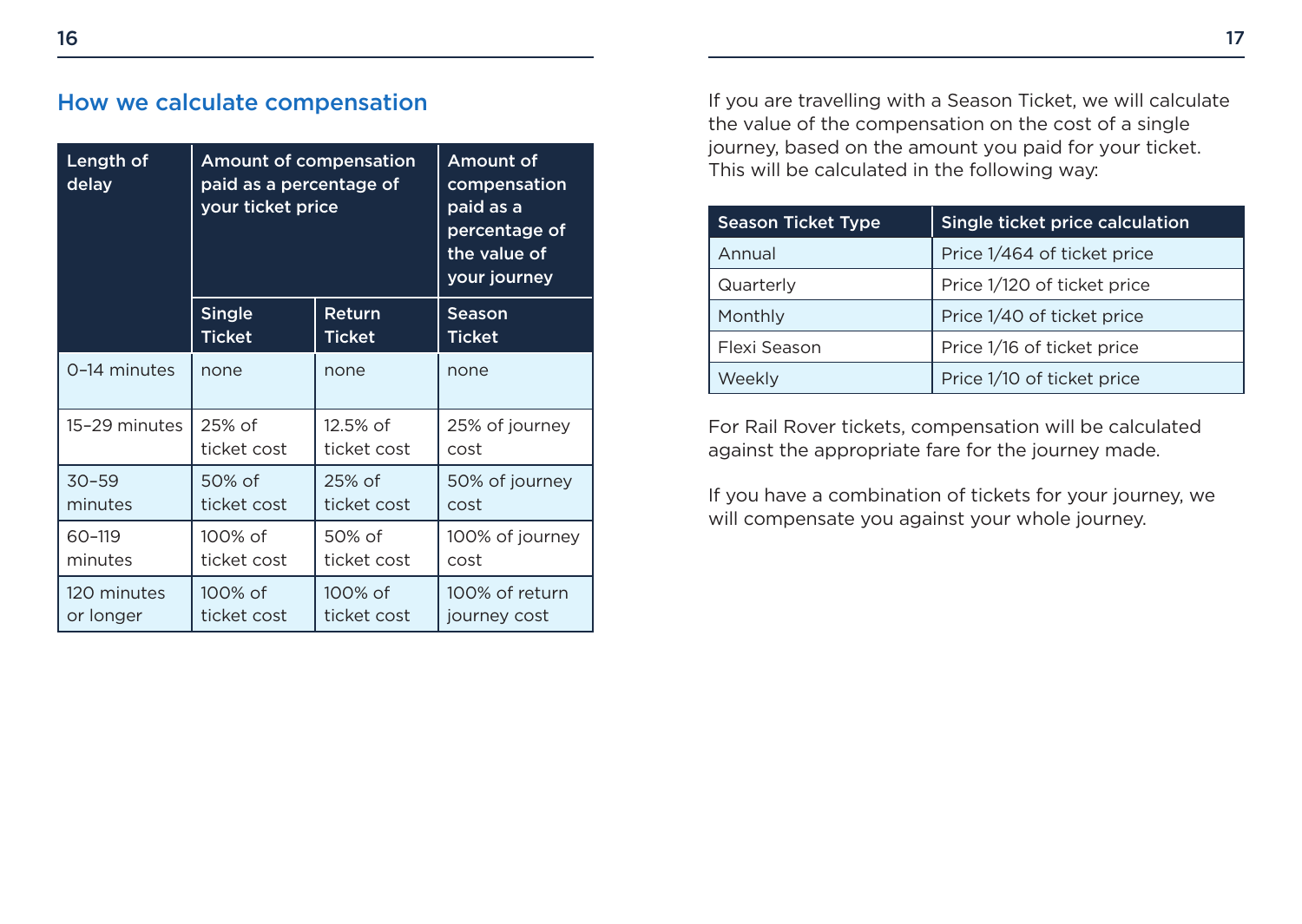#### <span id="page-10-0"></span>Season tickets that started on or before 30 April 2022

If you hold a monthly or longer Season Ticket that started on or before 30 April 2022, we will also give you a discount if we have failed to meet our published targets for punctuality and/or reliability. If peak punctuality is on average lower than 92% or reliability is lower than 99% over the previous 12 months, we'll give you a 5% discount on the renewal of your ticket\*. If we fail to meet both thresholds, the discount will be 10%.

\*To receive the discount, you must buy a new ticket within four weeks of the expiry of the old one and it must be for the same journey and for the same or a shorter period.

Season Ticket Renewal discounts don't apply under this scheme for season tickets to/from stations between Amersham and London (these tickets are available on both Chiltern and London Underground services. For info on rebate conditions for London Underground please visit **[tf.gov.uk/fares-and-payments](www.tfl.gov.uk/fares-and-payments)**.)

The discount if due will only apply for the first Season Ticket renewal on or after 1 May 2022. After the frst renewal, no further discount will apply and Delay Repay becomes the primary method of claiming compensation. Chiltern Railways have a commitment to run punctual and reliable trains. Our latest performance figures are as follows:

| Average<br>for year<br>ending | Peak<br>punctuality*<br>standard | Peak <sup>'</sup><br>punctuality<br>achieved | <b>Reliability</b><br>standard** | <b>Reliability</b><br>achieved |
|-------------------------------|----------------------------------|----------------------------------------------|----------------------------------|--------------------------------|
| March 19                      | 92.00%                           | 92.79%                                       | 99%                              | 99.28%                         |
| March 20                      | 92.00%                           | 91.48%                                       | 99%                              | 99.08%                         |
| March 21                      | 92.00%                           | 96.31%                                       | 99%                              | 99.02%                         |

\*Peak punctuality is measured against advertised trains arriving in London, Monday to Friday from 0700 to 0959 inclusive and departing from London, Monday to Friday from 1600 to 1859 (except Bank Holidays). A train is considered punctual if it arrives at its destination within five minutes of its scheduled time.

\*\*The Reliability standard measures the proportion of services run as against all advertised trains scheduled to run at any time Monday to Friday (except Bank Holidays). A train is counted as reliable if it completes half or more of the published journey length and calls at half or more of the station stops.

Posters showing how our performance compares to our standards are displayed at Aylesbury, Banbury, Birmingham Moor Street, Warwick Parkway, Leamington Spa, High Wycombe, and London Marylebone stations. We update these every four weeks. We also show performance information on our website. Delays that are beyond railway industry control are excluded from our punctuality and reliability statistics. Excludable causes include exceptionally severe weather, vandalism or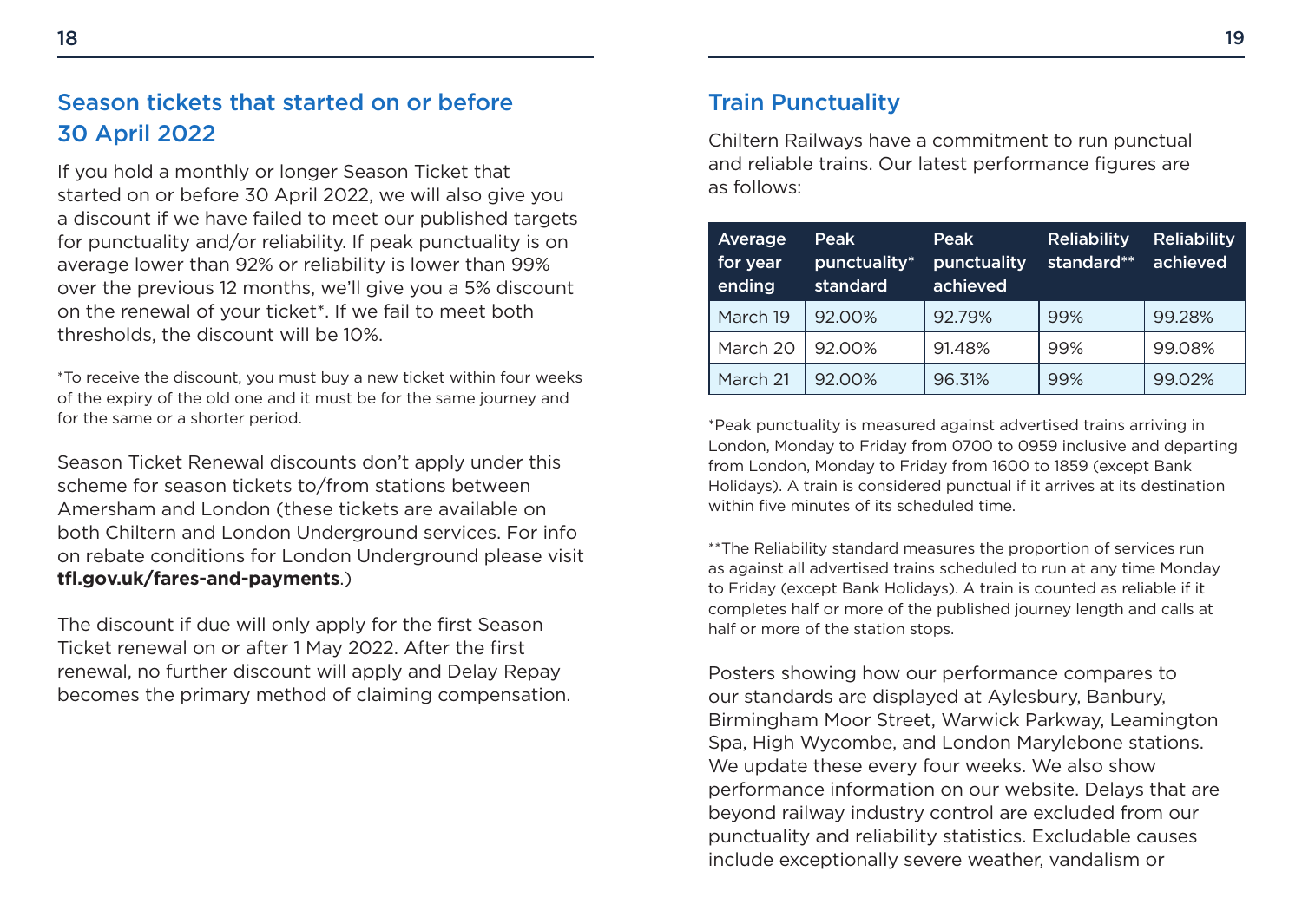<span id="page-11-0"></span>trespass, passenger illness and emergency service requests to close the line. All exclusions are clearly marked on the performance posters.

#### Void Days

A Void Day is where there has been serious, extended disruption during a morning and/or evening peak period, where the cause is within railway industry control and when no alternative (such as rail replacement service) has been provided. If we believe the performance of our train service falls below an acceptable level during the day, or peak period, it will be declared 'Void'. We will advise afected customers and display posters at Aylesbury, Banbury, Birmingham Moor Street, Warwick Parkway, Leamington Spa, High Wycombe, and London Marylebone stations. We will explain the process to affected customers and outline their options to claim either a Season Ticket extension\* or refund based on the number of Void Days\*. The performance on a Void Day will be excluded from the statistics used to calculate peak punctuality and reliability (see section on Season Ticket Renewal Discount on page 21).

\*Only applies to season tickets purchased on or before 30 April 2022. It does not apply to subsequent renewals.

#### Season Ticket renewal discount

If you're entitled to a discount\*, we will apply it when you renew your Season Ticket. To get your discount, please buy your new ticket:

- Within four weeks of the day your old ticket expires –
- For the same journey
- For the same period of time or for a shorter period of time than your old ticket
- At a staffed booking office

\*discount will only apply to a monthly or annual Season Ticket that was purchased to start on or before 30 April 2022.

#### Planned disruption & engineering works

Occasionally, work may need to be carried out on our line and this may result in part of our line being closed. When this happens, we will arrange alternative transport and strive to advertise any amended timetables as early as possible. Occasionally this may be at short notice, and it is therefore always advisable to check our timetable before travelling. You can view amended timetables at **[chilternrailways.co.uk](www.chilternrailways.co.uk)** or by calling us on 03456 005 165.

Please be aware that planned and advertised changes to our timetable do not qualify for previously mentioned compensation.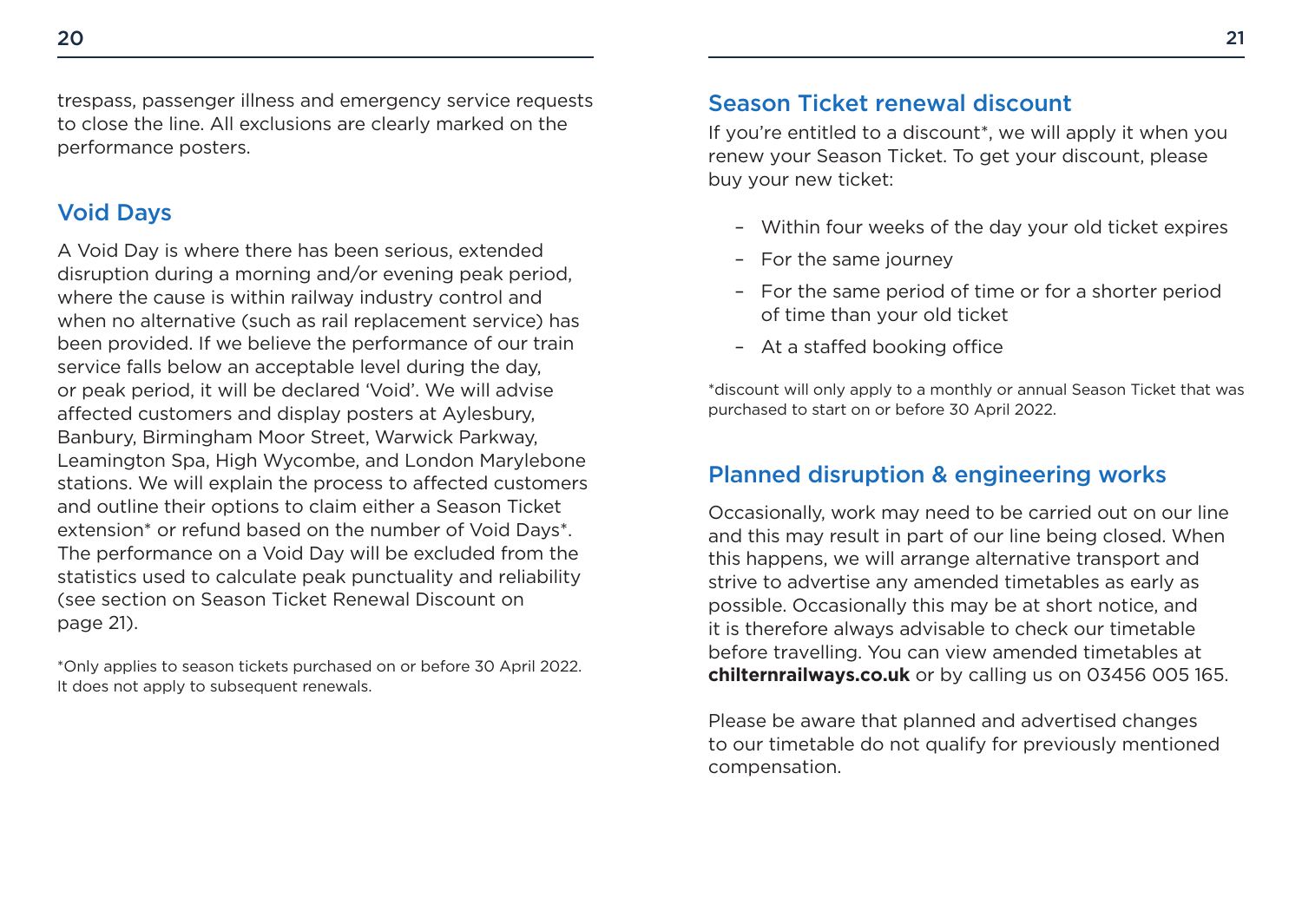#### <span id="page-12-0"></span>Ticket Refunds

Refunds are generally available if you choose not to travel (except for Advance tickets), but an administration fee applies. However, we won't charge you that fee if:

- you claim the day before the ticket becomes valid for travel
- you are claiming a refund because your train is delayed or cancelled and you no longer wish to travel
- you abandon your journey by returning to the station of origin
- there is a rail industry problem (e.g. overrunning engineering works)

Refunds must be claimed within 28 days of the ticket's expiry date for a full refund. For further details regarding your refund rights, please refer to the National Rail Conditions of Travel: **[nationalrail.co.uk](www.nationalrail.co.uk)** 

| <b>Ticket Type</b>     | <b>Refund Allowed?</b> | <b>Admin Fee</b> |
|------------------------|------------------------|------------------|
| Season Ticket          | Yes                    | £10              |
| Anytime Ticket         | Yes                    | £5               |
| <b>Off-Peak Ticket</b> | Yes                    | £5               |
| Super Off-Peak Ticket  | Yes                    | £5               |
| <b>Advance Ticket</b>  | No                     | N/A              |

#### Season Ticket Refunds

Season Ticket Refunds are calculated based on the diference between the amount you paid and the charge for the time the Season Ticket was held. These are not pro rata. For example, Annual Season Tickets have no refund value after 10 months and 12 days. If your chosen route changes, it is possible to exchange your Season Ticket. When doing so, you will need to pay the diference between the cost of the tickets based on the remaining validity or in some cases where the new ticket is cheaper, you may be entitled to a partial refund. This will be subject to a £10 admin fee. If a Season Ticket is lost or stolen, you may apply for a replacement ticket. For lost tickets, we will charge an admin fee of £10. If the ticket stops working, we will replace this free of charge.

If you forget to carry your Season Ticket with you, you will need to purchase a new ticket to complete your journey. We will consider up to two refunds for additional tickets purchased under these circumstances in any 12-month period. Please note a £10 administration fee will apply to such claims.

Additionally, if a Penalty Fare is issued due to forgetting to carry your Season Ticket, we will cancel one Penalty Fare in any 12-month period, subject to a £10 administration fee.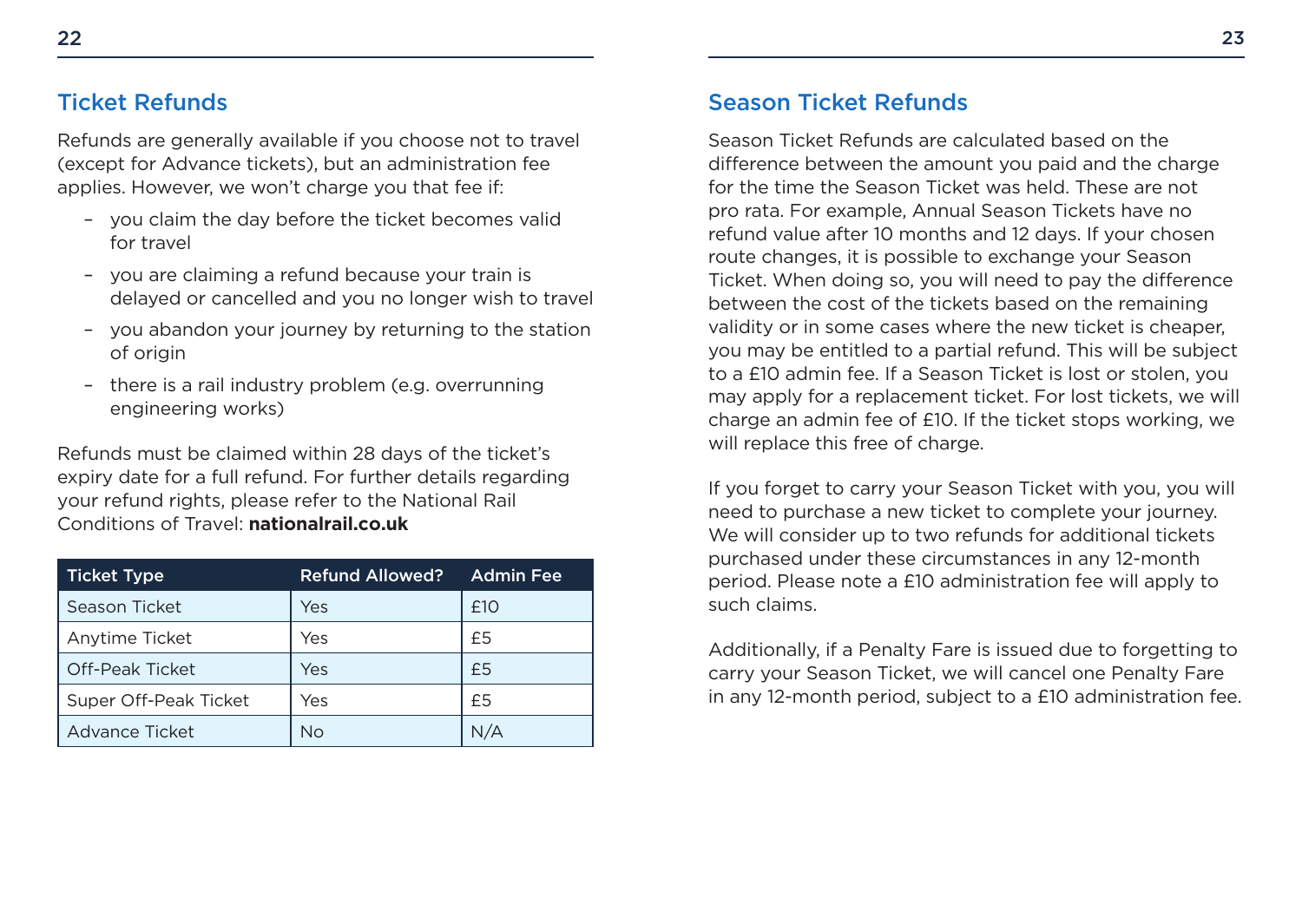#### <span id="page-13-0"></span>Railcard Refunds

Railcard holders are entitled to a refund of any extra charges incurred in the event you are unable to demonstrate proof of a railcard. One claim per customer is permitted once in a 12-month period. For further information about your Railcard, please visit **[railcard.co.uk](www.railcard.co.uk)**.

## **Getting in touch with us**

How to provide feedback:

| Chiltern Railways Customer Services, Banbury ICC,<br>Merton Street, Banbury, Oxfordshire, OX16 4RN                                                                   |                                                                                                                                       |
|----------------------------------------------------------------------------------------------------------------------------------------------------------------------|---------------------------------------------------------------------------------------------------------------------------------------|
| Tel:                                                                                                                                                                 | 03456 005 165 Monday to Friday,<br>0830 to 1730                                                                                       |
| Fax:                                                                                                                                                                 | 01926 729 914                                                                                                                         |
| Website:                                                                                                                                                             | chilternrailways.co.uk                                                                                                                |
| Post:                                                                                                                                                                | <b>FREEPOST Chiltern Railways</b>                                                                                                     |
| Twitter:                                                                                                                                                             | @chilternrailway                                                                                                                      |
|                                                                                                                                                                      | Facebook: Chiltern Railways                                                                                                           |
| Live Chat:                                                                                                                                                           | via Facebook Messenger; just click the<br>Messenger icon which appears in the bottom<br>right of the Contact Us pages on our website. |
|                                                                                                                                                                      | WhatsApp: Contact 0203 856 2007 to message our team<br>on WhatsApp.                                                                   |
| Not all the stations we call at are run by Chiltern Railways.<br>If the matter concerns one of the stations below, you<br>should contact the relevant Train Company. |                                                                                                                                       |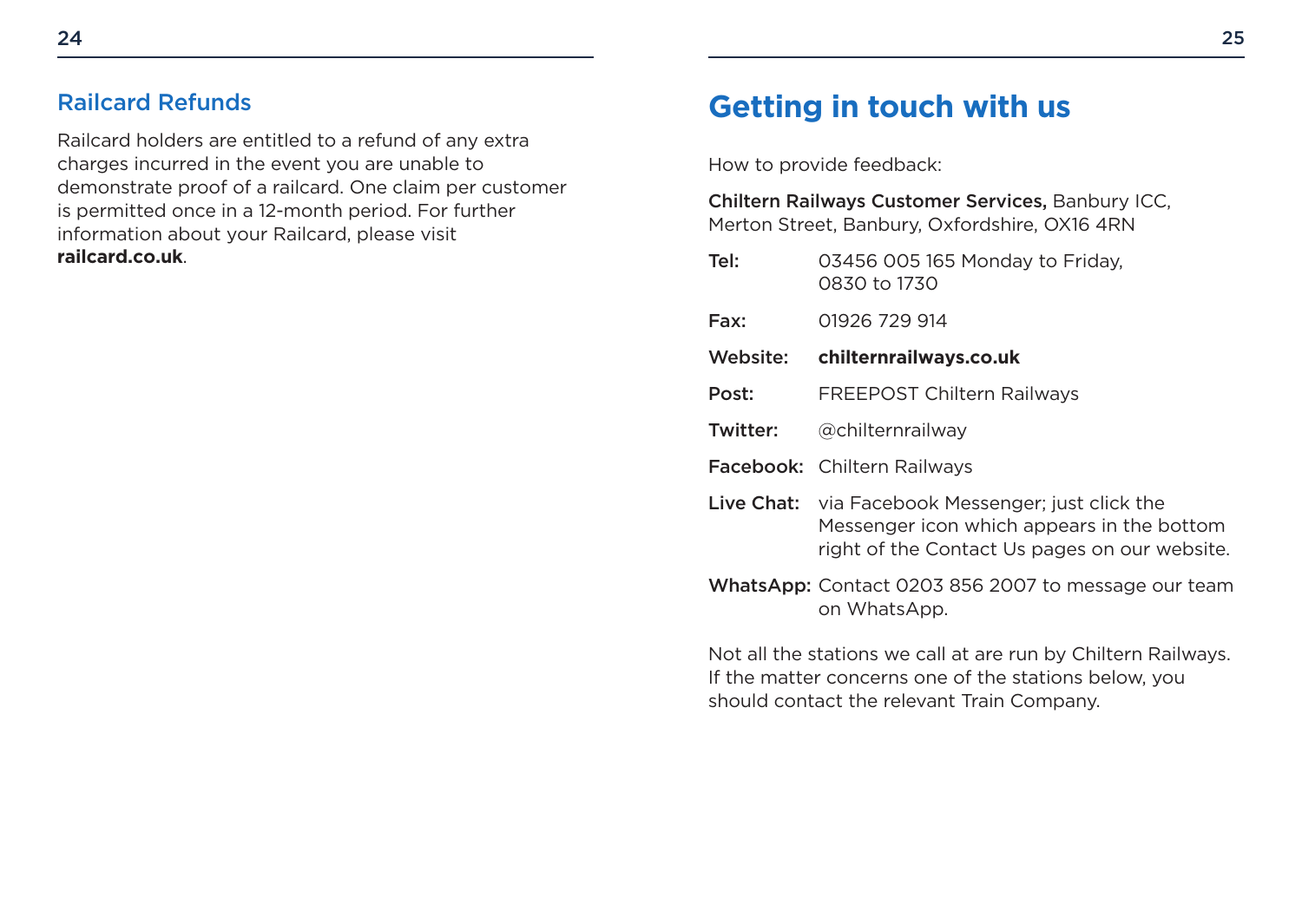Contact their Customer Relations team at:

Freepost WEST MIDLANDS RAIL CUSTOMER RELATIONS

Tel: 03333 110 039

**[westmidlandsrailway.co.uk](www.westmidlandsrailway.co.uk)** 

Stations from Harrow-on-the-Hill to Amersham inclusive and the ticket offices at South Ruislip and West Ruislip are run by Transport for London; contact their Customer Services at:

Transport for London, 4<sup>th</sup> Floor, 14 Pier Walk, London, SE10 0ES

Tel: 0343 222 1234

**[tf.gov.uk](www.tfl.gov.uk)** 

Stations from Oxford to Heyford inclusive are run by Great Western Railway; contact their Customer Relations team at:

GWR, Freepost RSKT-AHAZ-SLRH, Plymouth, PL4 6AB

Tel: 03457 000 125

#### **[GWR.com](www.GWR.com)**

We aim to respond to 90% of all complaints within 10 working days and 95% within 20 working days.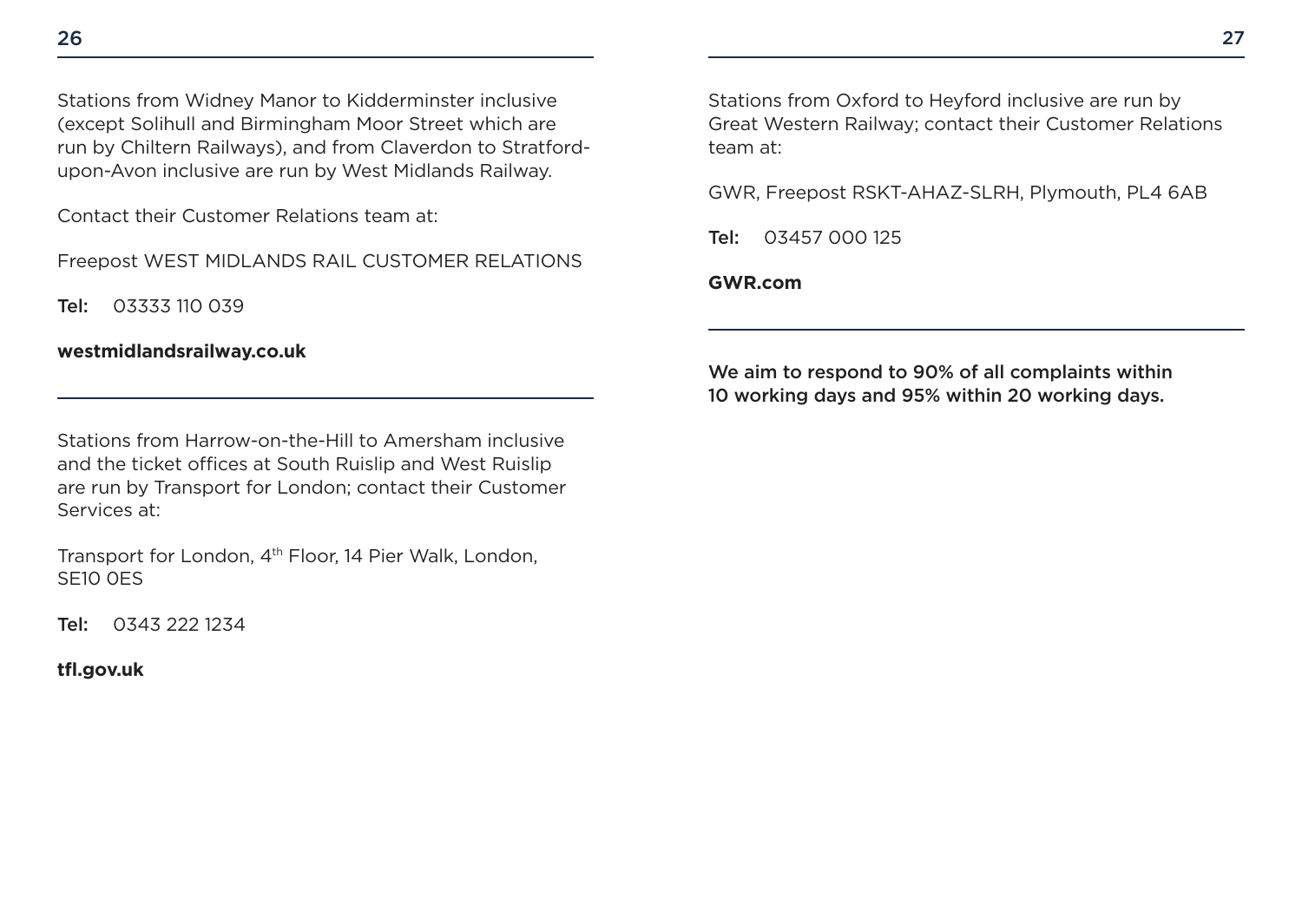#### <span id="page-15-0"></span>Ombudsman

Please give us the opportunity to try to resolve your complaint. If you're unhappy with the response you receive, you have the right to appeal to the Rail Ombudsman. The Rail Ombudsman is there to help resolve ongoing complaints or disputes between us and our customers. It's free to use their services and they are independent of the rail industry. They don't take sides, but just look at the evidence available. They will help us both to try to reach an agreement, but if this doesn't happen, they will make a decision based on the evidence they've received. If you agree with their decision, then we must act on what they say.

You can appeal to the Rail Ombudsman if:

- you're unhappy with our final response to your complaint, which will be contained in a letter or email (sometimes called a 'deadlock letter'); or
- we haven't resolved your complaint within 40 working days of receiving it: and
- no more than 12 months have passed since we sent you our final response

There are some complaints that the Rail Ombudsman won't be able to investigate. For example, if it's about the way one of our services has been designed, industry policy, or if your complaint relates to an event that took place before the Rail Ombudsman service was established. If that's the case, then they'll contact you to let you know. If possible, they will transfer your complaint to another organisation that may be able to help you further,

such as Transport Focus or London TravelWatch – the independent consumer watchdogs for the rail industry. They will independently review your complaint and where appropriate, follow things up on your behalf.

| Website: | (including online chat): |  |
|----------|--------------------------|--|
|          | railombudsman.org        |  |

Telephone: 03300 940 362

- Textphone: 03300 940 363 (Monday to Friday 0900 to 1700)
- Email: info@railombudsman.org
- Twitter: @RailOmbudsman
- Post: FREEPOST – RAIL OMBUDSMAN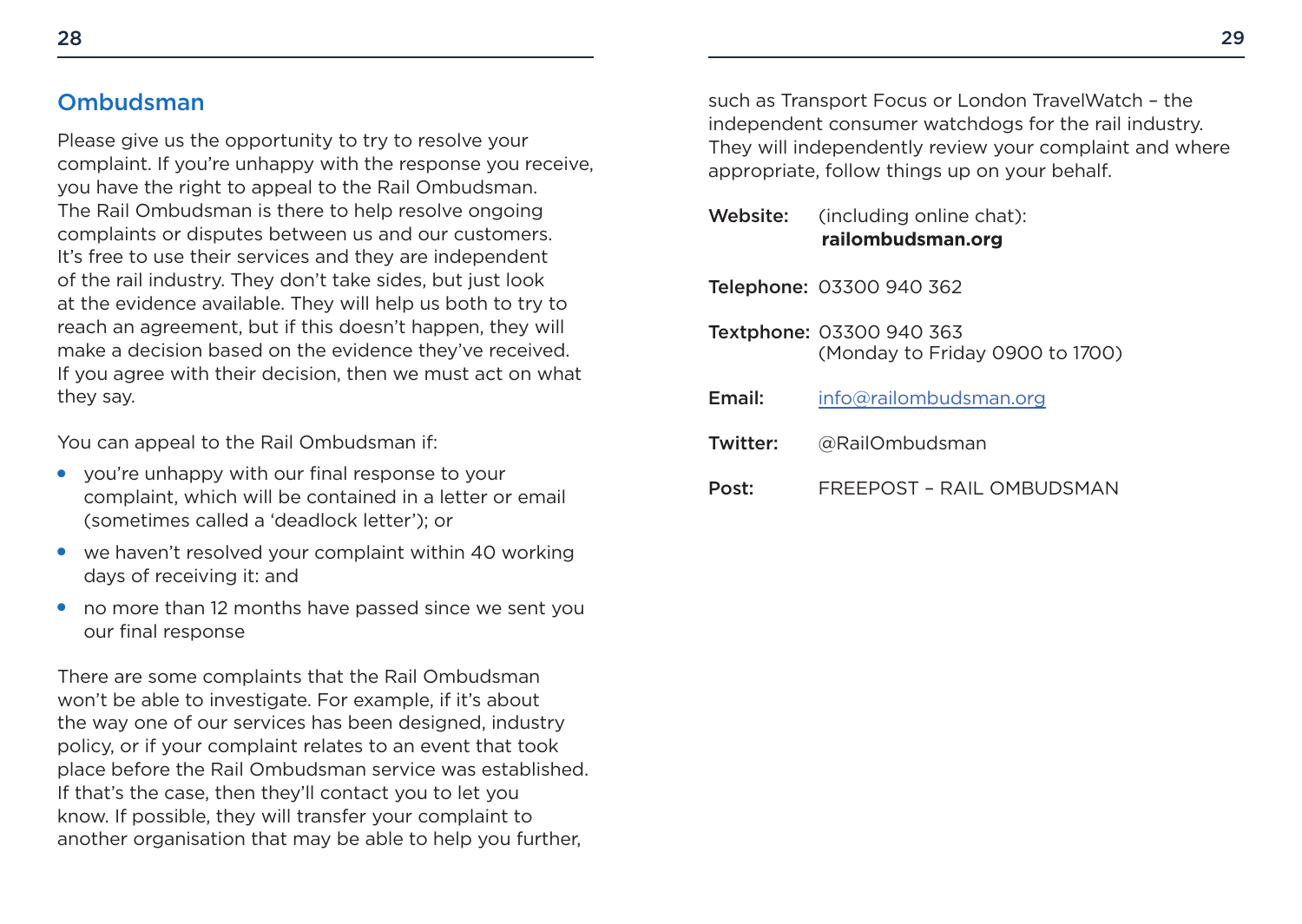## <span id="page-16-0"></span>**How to find out information**

#### Online and by phone

| Who                                           | <b>Web</b>                                                                                                                                                                     | Phone                                                                                                                                                                                                             |
|-----------------------------------------------|--------------------------------------------------------------------------------------------------------------------------------------------------------------------------------|-------------------------------------------------------------------------------------------------------------------------------------------------------------------------------------------------------------------|
| Chiltern<br>Railways                          | Chilternrailways.co.uk<br><b>Twitter:</b><br>@chilternrailway<br>Facebook:<br><b>Chiltern Railways</b><br>Live Chat via Facebook<br>Messenger<br>(0730 to 1930)<br>Mon to Fri) | <b>Customer Relations</b><br>03456 005 165<br>(0830 to 1730)<br>Mon to Fri)<br>WhatsApp<br>0203 856 2007<br>(0730 to 1930<br>Mon to Fri)<br><b>Telesales</b><br>03456 005 165<br>(0800 to 2200,<br>7 days a week) |
| National<br>Rail<br><b>Enquiries</b>          | Nationalrail.co.uk                                                                                                                                                             | 03457 48 49 50<br>(24 hours)<br>Textphone:<br>03456 050 600<br>(0800 to 2000)                                                                                                                                     |
| Transport<br>for London<br>Journey<br>Planner | Tfl.gov.uk                                                                                                                                                                     | 0343 222 1234                                                                                                                                                                                                     |

#### In person

Our current timetable is available online in accessible format, with self-print functionality. You can request a free printed copy of our current timetable at the stafed stations we serve. Timetable posters are also displayed at stations. We will inform you at least four weeks in advance of any disruption or timetable changes caused by nonemergency engineering works, or for any other reasons. When we introduce a new timetable, we will have details of it available at stafed stations and on our website at least four weeks before it starts.

Each stafed station displays a poster showing the opening hours of the ticket office and other useful advice. The timetable posters include a QR code to download the current timetable. This information is also available via the Chiltern Railways website. During times when a station is not stafed, please be aware that some facilities may be locked out of use, such as toilets. This is both for safety reasons and to deter vandalism.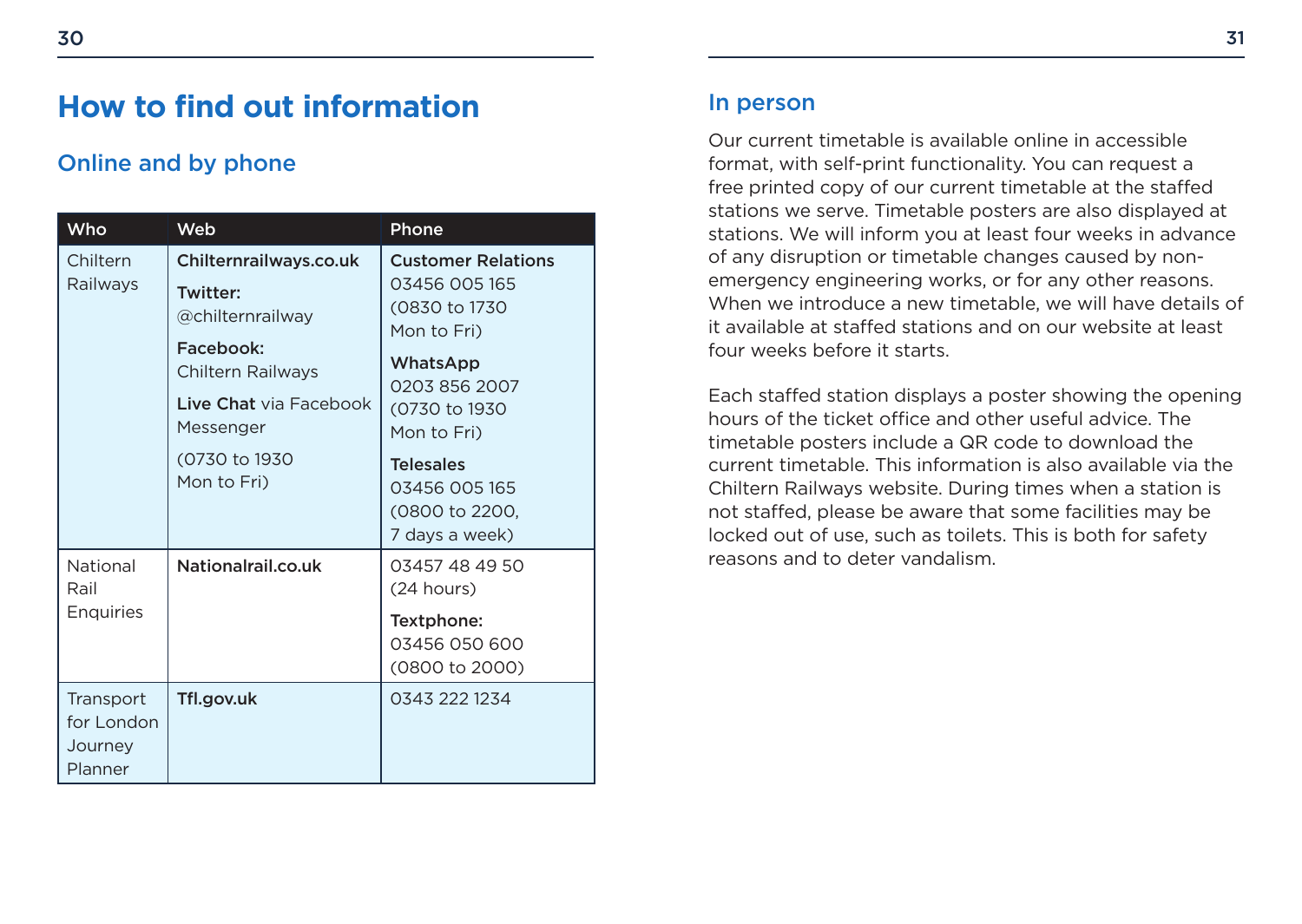<span id="page-17-0"></span>The following stations are not stafed but are provided with a telephone Help Point. Help Points are stafed 24 hours a day, seven days a week. Operators can assist with journey information and provide advice on accessibility:

- Bearley (operated by West Midlands Railway) ●
- Blakedown (operated by West Midlands Railway) ●
- Claverdon (operated by West Midlands Railway) ●
- Denham Golf Club ●
- Hatton  $\bullet$
- Heyford (operated by Great Western Railway) ●
- Islip  $\bullet$
- Kings Sutton ●
- Lapworth  $\bullet$
- Little Kimble ●
- Monks Risborough ●
- Northolt Park  $\bullet$
- Saunderton  $\bullet$
- Stratford-upon-Avon Parkway (operated by West Midlands Railway)
- Sudbury Hill Harrow ●
- Sudbury & Harrow Road ●
- Tackley (operated by Great Western Railway)  $\bullet$
- Wembley Stadium ●
- Wilmcote (operated by West Midlands Railway)  $\bullet$

## **General information and other help**

We have a commitment to plan services and allocate carriages to best avoid overcrowding. While we can't guarantee everyone a seat, we aim to ensure that nobody should have to stand for more than 20 minutes. If delays occur, we'll get you to your destination as soon as possible. If you miss your last train because of a delay to one of our services we'll arrange onward transport, either by road or with another Train Operating Company.

Claims for consequential loss(es) will be considered on an individual basis. We reserve the right to consider additional claims in exceptional circumstances only.